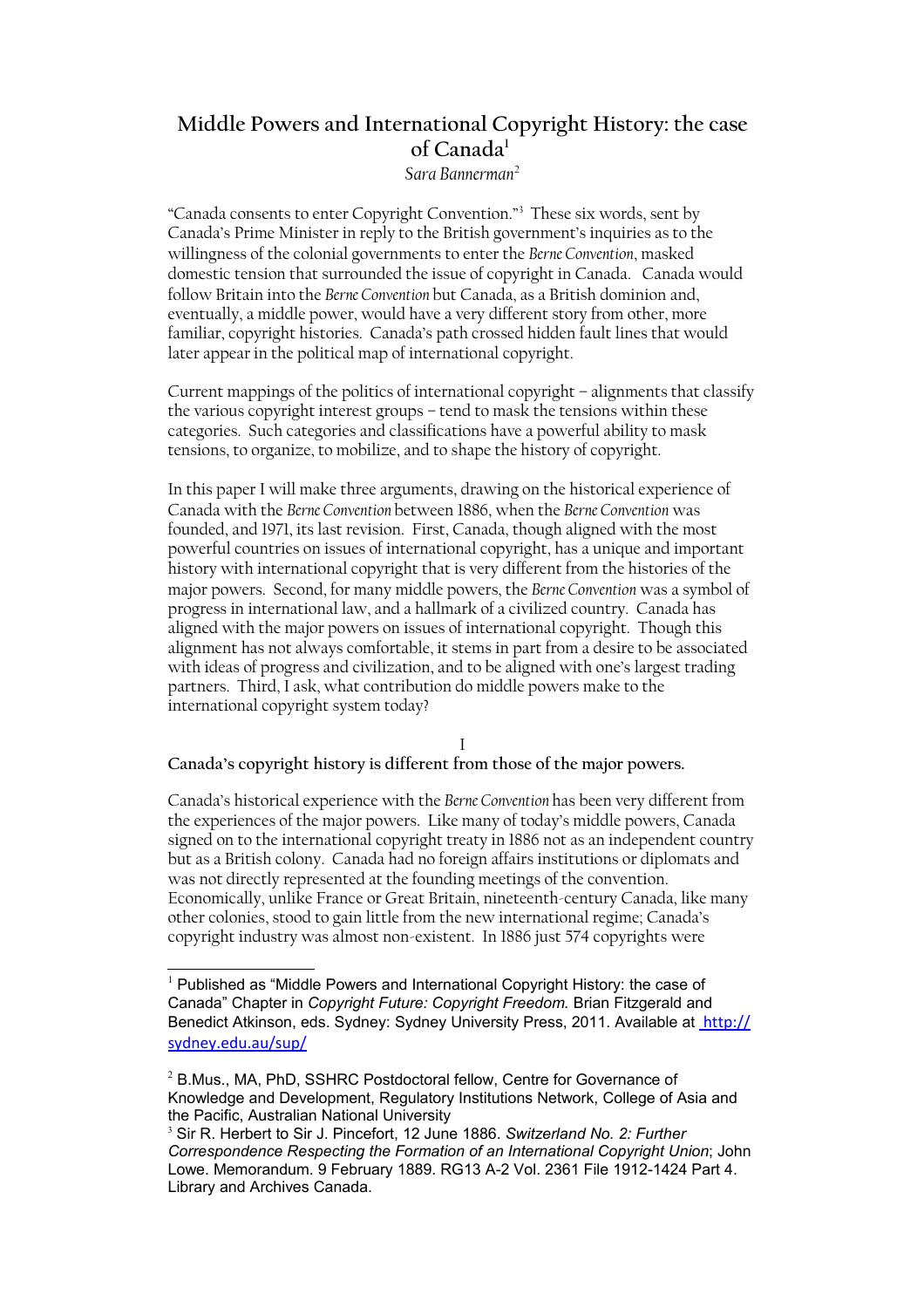registered in Canada, and, since Canadian authors had almost no international recognition, few Canadian authors would benefit from the internationally expanded copyright protection that would come about through Canada's participation in the *Berne Convention.*[4](#page-1-0)

Competitively, the *Berne Convention* put Canada at a disadvantage. Canadian printing and publishing was in competition with the printers and publishers of the United States – a country that did not yet recognize international copyright. American publishers could reprint the works of foreign authors without permission and without any legal requirement to pay royalties to foreign authors. Canadian publishers, under the *Berne Convention*, would not have this freedom.

As a result, the Canadian printing and publishing industry suffered, affecting authors as well.<sup>[5](#page-1-1)</sup> Although the industry was expanding – by 1881 the number of people employed in the industry had almost doubled since 1771, and over the next ten years employment in the industry would grow by 30%<sup>[6](#page-1-2)</sup> – it was also seen to be struggling. Novelist and journalist William Kirby argued, in an 1885 letter to Canadian Prime Minister Macdonald, that his concern was "not primarily to secure copyright to Canadian authors - they have plenty of that," but to "give our publishing industries such fair play and protections as they might obtain or the trade will become extinct in Canada."[7](#page-1-3)

Nineteenth-century Canada's strides towards independence from Britain in foreign affairs were slow and gradual. By 1886 there was an increasing trend for Canada to send representatives to international negotiations, and it was established that British colonies were to be consulted on matters of international treaties.<sup>[8](#page-1-4)</sup> However, consultation with Canada and the other British colonies, in the case of the initial negotiations for the *Berne Convention*, was minimal, and no Canadian representative accompanied the British delegation at the founding meetings of the *Berne Convention*. On 9 September, the British delegates signed the *Berne Convention*, making the following declaration:

Plenipotentiaries of Her Britannica Majesty state that the accession of Great Britain to the Convention for the protection of literary and artistic works comprises the United Kingdom of Great Britain and Ireland, and all the Colonies and Foreign possessions of Her Britannica Majesty.

At the same time, they *reserve to the Government of Her Britannic Majesty* the power of announcing at any time the separate denunciation of the Convention by one or several of the following Colonies or

<span id="page-1-0"></span><sup>4</sup> Canada. *The Canada Year Book: Statistical Abstract and Record for the Year 1886*, 270, http://www66.statcan.gc.ca/u?/eng,17565; George L. Parker, "The Evolution of Publishing in Canada" In *History of the Book in Canada*, eds. Patricia Fleming, Yvan Lamonde and Fiona A. Black, Vol. 2 (Toronto: University of Toronto Press, 2004), 17-26.

<span id="page-1-1"></span> $5$  William Kirby to John A. Macdonald, 24 March 1885. In Prime Minister Macdonald fonds (MG26 A), pages 61277 to 61281. Library and Archives Canada.

<span id="page-1-2"></span><sup>6</sup> Éric Leroux, "Printers: From Shop to Industry" In *History of the Book in Canada*, eds. Patricia Fleming, Yvan Lamonde and Fiona A. Black, Vol. 2 (Toronto: University of Toronto Press, 2004), 75-87.Canada. *Census of Canada, 1870-71*, Volume 3, Table LV - Summary of Industrial Establishments, by Provinces.

<span id="page-1-3"></span> $7$  William Kirby to John A. Macdonald, 24 March 1885. In Prime Minister Macdonald fonds (MG26 A), pages 61277 to 61281. Library and Archives Canada.

<span id="page-1-4"></span><sup>8</sup> David M. L. Farr, *The Colonial Office and Canada, 1867-1887* (Toronto: University of Toronto Press, 1955), 234-235.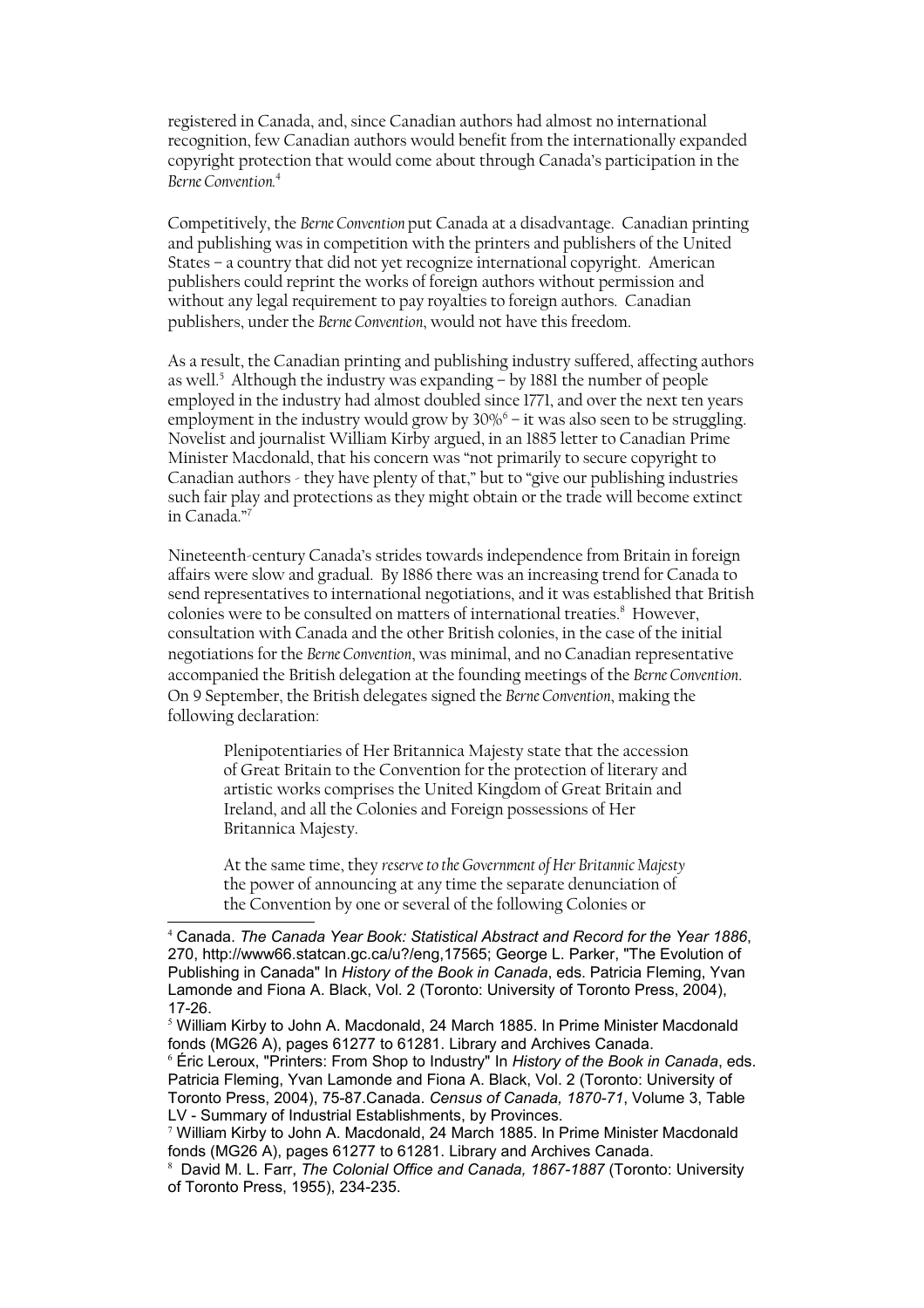possessions in the manner provided for by Article XX of the Convention, namely: India, the Dominion of Canada, Newfoundland, the Cape, Natal, New South Wales, Victoria, Queensland, Tasmania, South Australia, Western Australia, and New Zealand.<sup>[9](#page-2-0)</sup>

There was a conflict at the root of Canada's position as a party, under Britain, to the new convention – one that would disturb and threaten the new Union. While the Canadian government moved to make Canada a part of a copyright system that was being portrayed as the advancement of civilization, there were also significant differences between Canada and the countries that initiated the Berne Convention. Great Britain, France, Italy, Spain, Switzerland and Germany housed major publishers with interests in publishing in foreign countries, while Canada was a net copyright importer. They were highly developed, and Canada was still developing. They had a flourishing literary culture; Canada did not.

The differences between Canada and the lead countries in the movement to establish the *Berne Convention* only grew wider. Although Canada had agreed to join Berne, by 1889 there were strong arguments that Canada should control its own copyright law, independently from Britain, and denounce the *Berne Convention*. Canada's decision to join the Berne Union would soon be called an act of "profound…almost criminal – negligence" on the part of Canadian politicians, because the principles of the international agreement were out of step with what many Canadian interest groups at the time were calling for.[10](#page-2-1) Canada, shortly after joining the *Berne Convention* in 1886, reversed position; for years following Canada's initial accession, Canada would attempt unsuccessfully to denounce the agreement.

Canadian Minister of Justice John Thompson, who came to see the *Berne Convention* as being highly disadvantageous to Canadian interests, felt that the convention allowed foreign copyright holders to gain a monopoly on publishing their works in the Canadian market, causing Canadian printers and publishers to lose out. The benefits that Canadian copyright holders received under the *Berne Convention* did not equal, in Thompson's view, the harm caused to Canadian printing and publishing industry:

the condition of the publishing interest in Canada was made worse by the Berne Convention...The monopoly which was, in former years, complained of in regard to British copyright holders is now to be complained of, not only as regards British copyright holders, but as to the same class in all countries included in the Berne Copyright Union. Canada is made a close market for their benefit, and the single compensation given by the convention for a market of five millions of reading people is the possible benefit to the Canadian author...[who has been described as] "belonging rather to the future than to the present."<sup>[11](#page-2-2)</sup>

Thompson also felt that the terms of the *Berne Convention* largely favoured densely populated and highly urbanized countries such as those in Europe, but that such terms were unsuited to relatively less developed countries like Canada:

<span id="page-2-0"></span><sup>9</sup> Francis Adams and J.H.G Bergne to the Earl of Iddelsleigh. *Report on the Third International Copyright Conference at Berne.* 10 September 1886. In RG6 A3 Vol. 214 File "Copyright Conference at Berne, 1886." Library and Archives Canada. Emphasis added.

<span id="page-2-1"></span><sup>&</sup>lt;sup>10</sup> John Ross Robertson quoted in

<span id="page-2-2"></span><sup>&</sup>lt;sup>11</sup> John Thompson to Governor General in Council, 1892, 7. RG13 A-2 Vol. 85 File 892-217. Library and Archives Canada.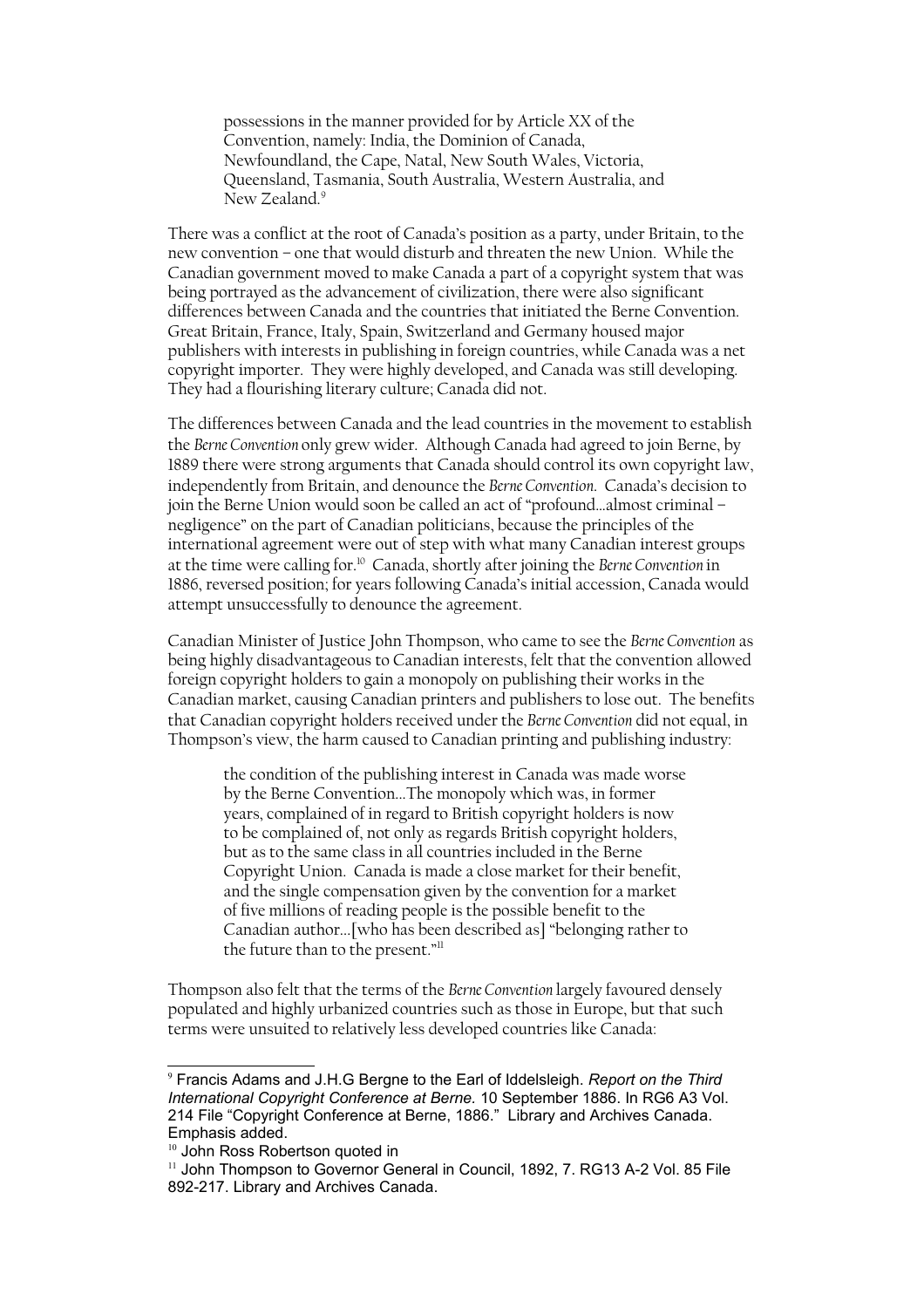The Berne Convention had in view considerations of society which are widely different from those prevailing in Canada. In Europe the reading population in the various countries is comparatively dense; - in Canada, a population considerably less than that of London is dispersed over an area nearly as large as that of Europe. In the cities of Europe, especially in Great Britain, the reading public is largely supplied from the libraries, while, in Canada, as a general rule, he who reads must buy. In European countries the reading class forms but a fraction of the whole population, while in Canada it comprises nearly the whole population.<sup>[12](#page-3-0)</sup>

Opposition to the agreement from printers, publishers, and related industries grew and mobilized. As a result, a Canadian copyright act was unanimously passed in 1889 containing domestic printing requirements and a compulsory licensing system that were not compatible with the *Berne Convention*. [13](#page-3-1)

The Copyright Act of 1889 contained domestic printing requirements that were disallowed under the *Berne Convention*, which did not allow member states to require any formality as a condition of copyright.[14](#page-3-2) The new act required *first or simultaneous* printing and publishing in Canada – that is, printing and publishing in Canada within one month of publication or production elsewhere.<sup>[15](#page-3-3)</sup> Works that were not first printed and published in Canada or printed and published in Canada within a month of their publication or production elsewhere would not be eligible for the protections provided by Canadian copyright.

The Copyright Act of 1889 went further. The failure to meet the domestic printing and publishing requirements of the act would have opened the way for the grant of compulsory licenses to reprint the work in Canada without permission of the copyright owner under compulsory licensing provisions. These compulsory licensing provisions, designed to make access to books more affordable in Canada, and to enable Canadian printers and publishers to better compete with the Americans, who did not yet recognize international copyright, were also seen to be incompatible with the *Berne Convention*. Therefore Canadian Parliament, in a unanimous decision, requested denunciation of the Berne Convention.<sup>[16](#page-3-4)</sup>

The British, who had ultimate control both of Canadian legislation and Canadian foreign affairs, refused to let the Canadian act enter into force, and refused to allow Canada to denounce the *Berne Convention*. The British government was loathe to allow Canada to abandon the *Berne Convention*, as denunciation would break up the system

<span id="page-3-0"></span> $12$  Ibid.

<span id="page-3-1"></span><sup>&</sup>lt;sup>13</sup> 52 Vict, c 29.

<span id="page-3-2"></span><sup>&</sup>lt;sup>14</sup> Convention Concerning the Creation of an International Union for the Protection of *Literary and Artistic Works* (*Berne Convention*), 9 September 1886*.* Berne: Office of the International Union for the Protection of Literary and Artistic Works, 1886, Article 2.

<span id="page-3-3"></span><sup>&</sup>lt;sup>15</sup> "such work shall be printed and published or produced in Canada, or reprinted and republished or reproduced in Canada, within one month after publication or production elsewhere." 52 Vict. c. 29, article 1.

<span id="page-3-4"></span><sup>16</sup> Great Britain. *Report of the Departmental Representatives Appointed to Consider the Canadian Copyright Act of 1889.* E 1701. London:n.p., 1892. Prime Minister Abbott fonds (MG26 C), Vol. 5 File: Copyright. Lord Stanley of Preston to Lord Lord Knutsford, 16 and 17 August 1889, Great Britain. *Correspondence on the Subject of the Law of Copyright in Canada*, C. 7783. London: George Edward Eyre and William Spotiswoode, 1893. In RG13 A-2 Vol. 2361 File 1912-1494 Part II. Library and Archives Canada.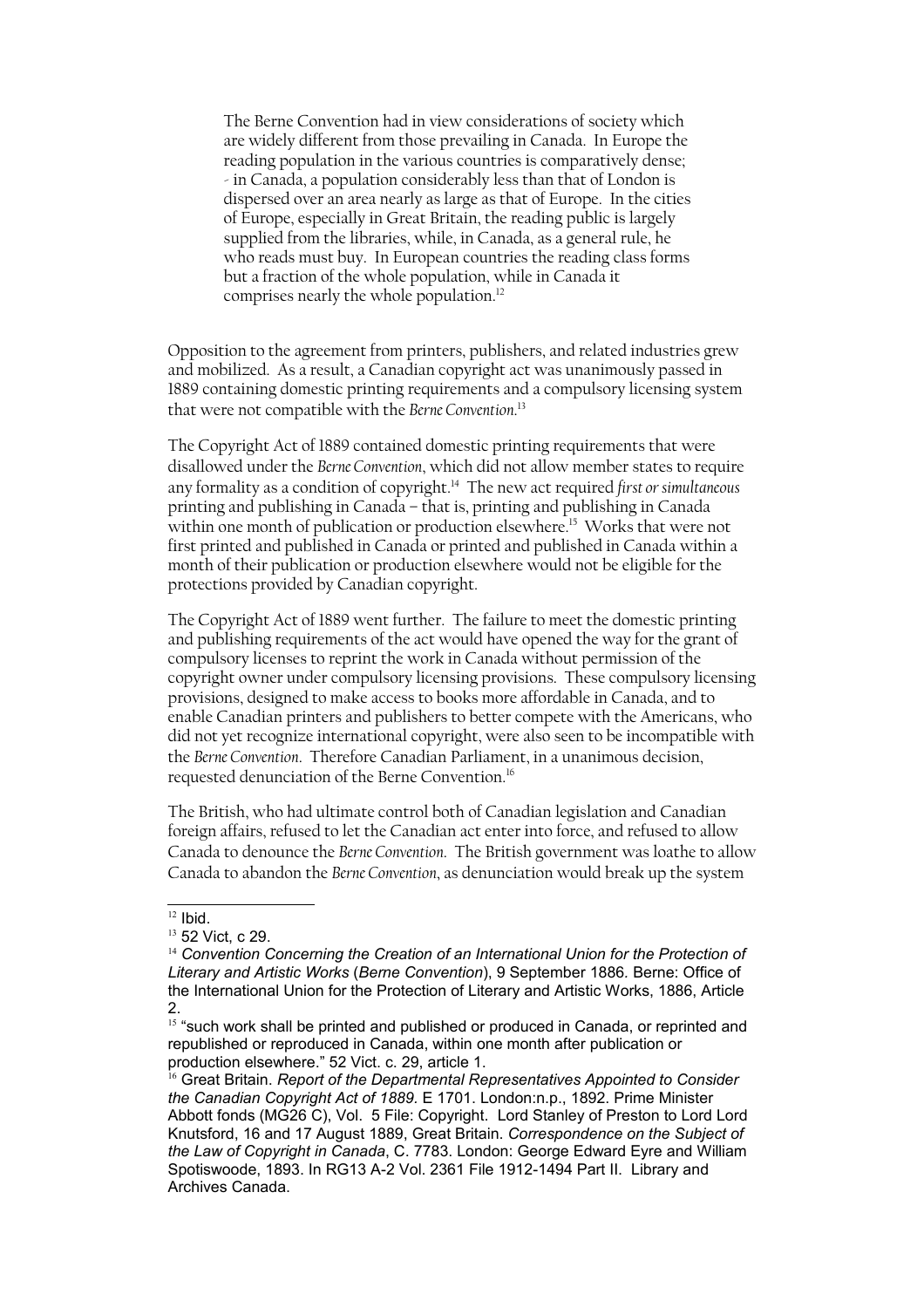of copyright uniformity throughout the British Empire. It infuriated some members of the British government that a colony such as Canada might threaten to break up the Berne Union. Henry Bergne, who had been a British delegate to the early meetings creating the *Berne Convention*, wrote:

An International Union has only just been accomplished, with great difficulty, and on principles which commend themselves to the civilized world. To this, Great Britain and all her Colonies are parties, with the express and unanimous consent of the latter. Is a British colony, like Canada, for the sake of their infinitesimal interest in the publishing business, or for the supposed benefit of Canadian readers, to be the first to withdraw, and so to raise a hand to destroy the Union, which comprises a population of four or five hundred millions?<sup>[17](#page-4-0)</sup>

Bergne and others feared that if Canada were to withdraw from the *Berne Convention*, other countries would follow. A British committee studying the matter wrote that if "the interests of publishers or printers were allowed to prevail over those of authors, the lead given to Canada would not improbably be followed by other colonies, and thus the whole system of Imperial copyright would be broken up."[18](#page-4-1)

Denunciation, the British Secretary of State for the Colonies Lord Knutsford informed Canada's Governor General in 1890, would be unnecessary since the 1889 act contravening the *Berne Convention* would not receive the necessary approval from Britain.<sup>[19](#page-4-2)</sup> British imperial power was used to forcefully keep Canada in the Berne Convention.

Thompson, who became Canada's fourth Prime Minister in 1892, was furious at this refusal to recognize Canadian copyright sovereignty. He wrote long letters to the Imperial government; he refused to meet with British representatives who came to negotiate on the issue, and finally he went to London to negotiate on, among other things, the copyright issue.<sup>[20](#page-4-3)</sup> At Windsor Castle on December 12 1894, Prime Minister Thompson died of a heart attack. His body was returned home to Canada in a boat with the sides painted black, and the dream of Canadian copyright sovereignty – and a copyright that differed from the norms of the Berne Convention – was never realized.<sup>[21](#page-4-4)</sup>

The histories of copyright that focus on major powers such as England, France, and the United States tell a story about copyright that is very different from Canada's story. It is often assumed that Canadian copyright history has been uneventful, and that Canada's association with the *Berne Convention* has been uncontentious and unproblematic. However, the Canadian history stands as a reminder that the international copyright system was built and held together by imperial power. The

<span id="page-4-0"></span><sup>&</sup>lt;sup>17</sup> National Archives of Britain. Foreign Office fonds 881/5989. As quoted in .

<span id="page-4-1"></span><sup>18</sup> *Report of the Departmental Representatives Appointed to Consider the Canadian Copyright Act of 1889*, 19*.*

<span id="page-4-2"></span><sup>19</sup> Lord Knutsford to Lord Stanley of Preston, 25 March 1890, *Correspondence on the Subject of the Law of Copyright in Canada*, C. 7783.

<span id="page-4-3"></span><sup>&</sup>lt;sup>20</sup> See for example John Thompson to Governor General in Council, 1892. In RG13 A-2 Vol. 85 File 892-217. Library and Archives Canada; Lord Knutsford to Lord Stanley of Preston, 30 Jun 1892. In *Correspondence on the Subject of the Law of Copyright in Canada*, C. 7783; "The Copyright Question," *The Globe*, 11 December 1894.

<span id="page-4-4"></span><sup>21</sup> P. B. Waite, *The Man from Halifax: Sir John Thompson, Prime Minister* (Toronto: Toronto University Press, 1984), 425 and 429.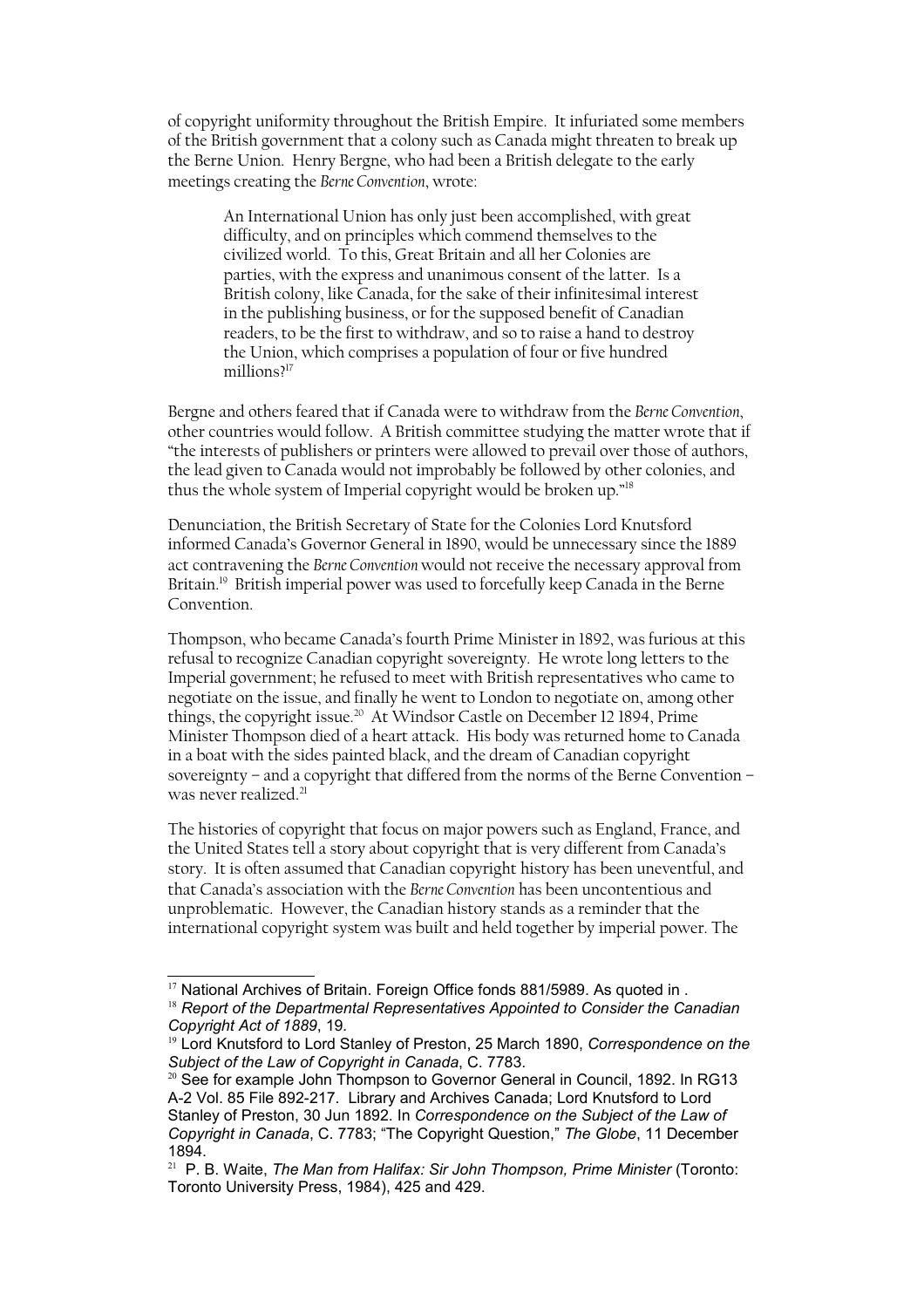Canadian history reminds us of the power struggles and conflicts that were part of the Union's history from the very beginning.

It would not be long before Canada's course in international copyright would once again change direction. Following World War I, perceptions of Canada and its place in the world shifted; Canada's participation in the Great War meant that Canada now viewed itself as an independent participant in international affairs, and there were feelings that the rebellious copyright policies of the past might tend to make Canada an "outsider in the general community of nations."<sup>[22](#page-5-0)</sup> At the same time, Britain began to loosen its grip on the handlebars of Canadian copyright and, with the Canadian *Copyright Act* of 1924 Canada, under Britain, moved to implement the *Berne Convention*.

II

**Canada's alignment with major powers on issues of international copyright has not always been easy.** 

Canada used its copyright policies to gain status – to project an image of Canada as a "civilized country". Although other alignments were considered, and Canada in the 1960s and 1970s took particular note of its commonalities with the "developing" countries, generally Canada has aligned with the more powerful countries – afraid that if the country took any other route, the country would be considered as "an outlaw among the copyright nations of the world, $\dot{r}^2$  an "outsider in the general community of nations,"[24](#page-5-2) and a "non-harmonious and non-musical instrument" within the concert of nations.<sup>[25](#page-5-3)</sup>

Today, Canada is aligned, as a part of Group B, with the United States and the other industrialized countries. This was not always the case; Canada also has a history of copyright conflict with the US. In the nineteenth century, Canada was used as the back door to Berne protection for American authors who, by publishing in Canada, received protection throughout the Berne Union. [26](#page-5-4) This led to a dispute between the two countries, with Canada refusing for some time to grant to Americans Canadian copyright protection.[27](#page-5-5) Later, Canada's 1924 *Copyright Act* contained special provisions that sought to retaliate for the US manufacturing clause.[28](#page-5-6) Disputes continued over the manufacturing clause but were mitigated when both countries signed the *Universal Copyright Convention* in 1952. Canada's copyright relationship with the US was never easy, and its association with the major powers has not been unproblematic.

Canada's acquiescence to the norms embedded in the *Berne Convention*, and the country's alignment with the major powers on international copyright issues, had

<span id="page-5-0"></span><sup>22</sup> Canada. House of Commons, *Debates of the House of Commons, Fifth Session - Thirteenth Parliament 11-12 George V., 1921*, Vol. CXLVI (Ottawa: F.A. Acland, 1921), 3833.

<span id="page-5-2"></span><span id="page-5-1"></span><sup>&</sup>lt;sup>23</sup> F.C.T. O'Hara to W.M. Dickson, 2 June 1919. RG20 Vol. 91 File 22655 Vol. 1. <sup>24</sup> Canada. House of Commons, *Debates of the House of Commons, Fifth Session - Thirteenth Parliament 11-12 George V., 1921*, Vol. CXLVI (Ottawa: F.A. Acland, 1921), 3833.

<span id="page-5-3"></span><sup>25</sup> Canada. House of Commons, *Debates of the House of Commons, Third Session - Sixteenth Parliament 21-22 George V., 1931*, Vol. I, 1931 (Ottawa: F.A. Acland, 1931), 2309. 26

<span id="page-5-6"></span><span id="page-5-5"></span><span id="page-5-4"></span> $27$  Draft memo from Ministers of Justice and Agriculture to the Governor General in Council. Undated. RG13 A-2 Vol. 2361 File 1912-1494 Part I. John Lowe. Memorandum. 23 May 1892. RG13 A-2 Vol. 2361 File 1912-1494 Part I. 28 11-12 Geo. V, c. 24 and 13-14 Geo. V, c. 10.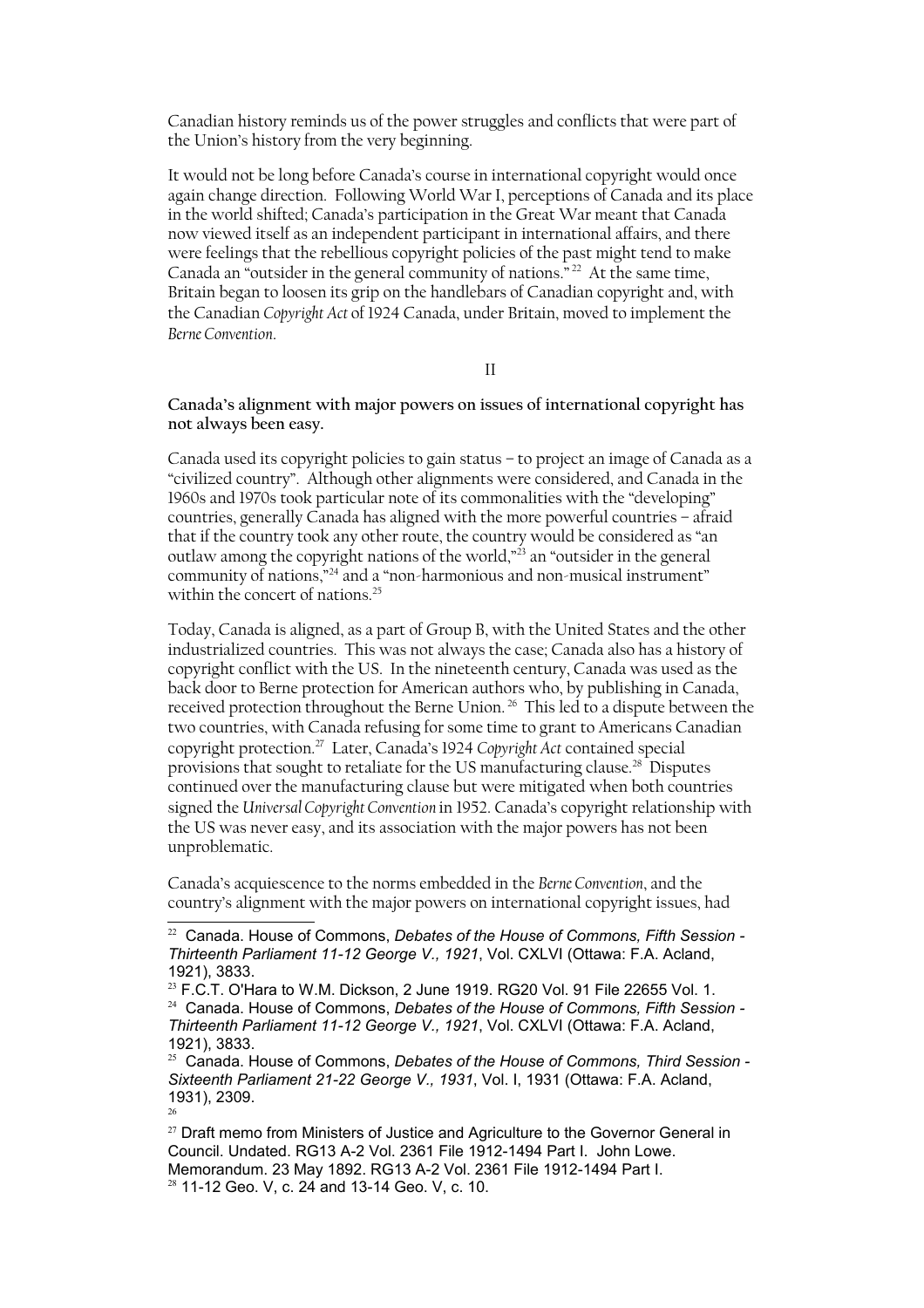much to do with the association between the Berne norms of international copyright and ideas of progress and civilization. For many, the *Berne Convention* symbolized the forward march of international law, civilization, and progress.[29](#page-6-0) Progress has, as Shanin points out, gone by various names: 'modernization', 'development', 'growth', 'civilization'.[30](#page-6-1) According to Shanin, this vision of progress portrays:

all societies…advancing naturally and consistently "up", on a root from poverty, barbarism, despotism and ignorance to riches, civilization, democracy and rationality, the highest expression of which is science. This is also an irreversible movement from an endless diversity of particularities, wasteful of human energies and economic resources, to a world unified and simplified into the most rational arrangement. It is therefore a movement from badness to goodness and from mindlessness to knowledge, which gave this message its ethical promise, its optimism and its reformist "punch".<sup>[31](#page-6-2)</sup>

The world has thus been classified according to particular systems and ideas of progress – some societies and peoples as "developed", others as "underdeveloped" – and some in the middle.<sup>[32](#page-6-3)</sup> These ideas have their own power alongside material realities; because of its powerful ability to organize, to mobilize, and to legitimize the actions of powerful interests and states.

Escobar shows that the discourse of development, beginning in the 1950s, became universally accepted and omnipresent.<sup>[33](#page-6-4)</sup> The discourse of development, according to Escobar, constructs the "developing" world through conceptual maps, categories, and social practices.<sup>[34](#page-6-5)</sup> The discourse and categories of development have been powerful not only in constructing the "developing" world; they have also been influential in creating conceptualizations of the "developed" world and the copyright policies and positions acceptable for "developed" countries. Just as nineteenthcentury Canadian politicians grappled to identify the copyright policies most appropriate to the leading British colony and to a "civilized nation", paddling within a sea of discourse largely generated by the international interests that had encouraged the creation of the Berne Union, Canadian officials in the early 1970s struggled to find a position on international copyright that encompassed Canada's position as a net copyright importer, similar in that sense to developing countries, and an industrialized country aligned with some of the biggest copyright exporters. The weight of categorization, of commonsense notions of the type of country Canada was, played a significant role in the determination of what copyright policies Canada took.

<span id="page-6-0"></span> $29$  Bently and Sherman point out that "In most standard histories, the signing of Berne signifies the point in time when national regimes regulating the protection of literary and artistic property came to recognize one another and to provide reciprocal protection. The emergence of the Berne Convention is also seen as the point at which the ramshackle and disorganized collection of bilateral treaties inevitably gave way to the rationality of a multilateral regime that established common standards of copyright protection." Lionel Bently and Brad Sherman, "Great Britain and the Signing of the Berne Convention in 1886," *Journal of the Copyright Society of the USA* 48, no. 3 (2001), 311.

<span id="page-6-1"></span><sup>&</sup>lt;sup>30</sup> Teodor Shanin, "The Idea of Progress" In *The Post-Development Reader*, eds. Majid Rahnema and Victoria Bawtree (London: Zed Books, 1997), 66.

<span id="page-6-2"></span><sup>31</sup> Ibid, 65.

<span id="page-6-3"></span> $32$  Ibid., 68.

<span id="page-6-4"></span><sup>&</sup>lt;sup>33</sup> Arturo Escobar, *Encountering Development: The Making and Unmaking of the Third World* (Princeton, N.J.: Princeton University Press, 1995).

<span id="page-6-5"></span> $34$  Ibid., 10-11.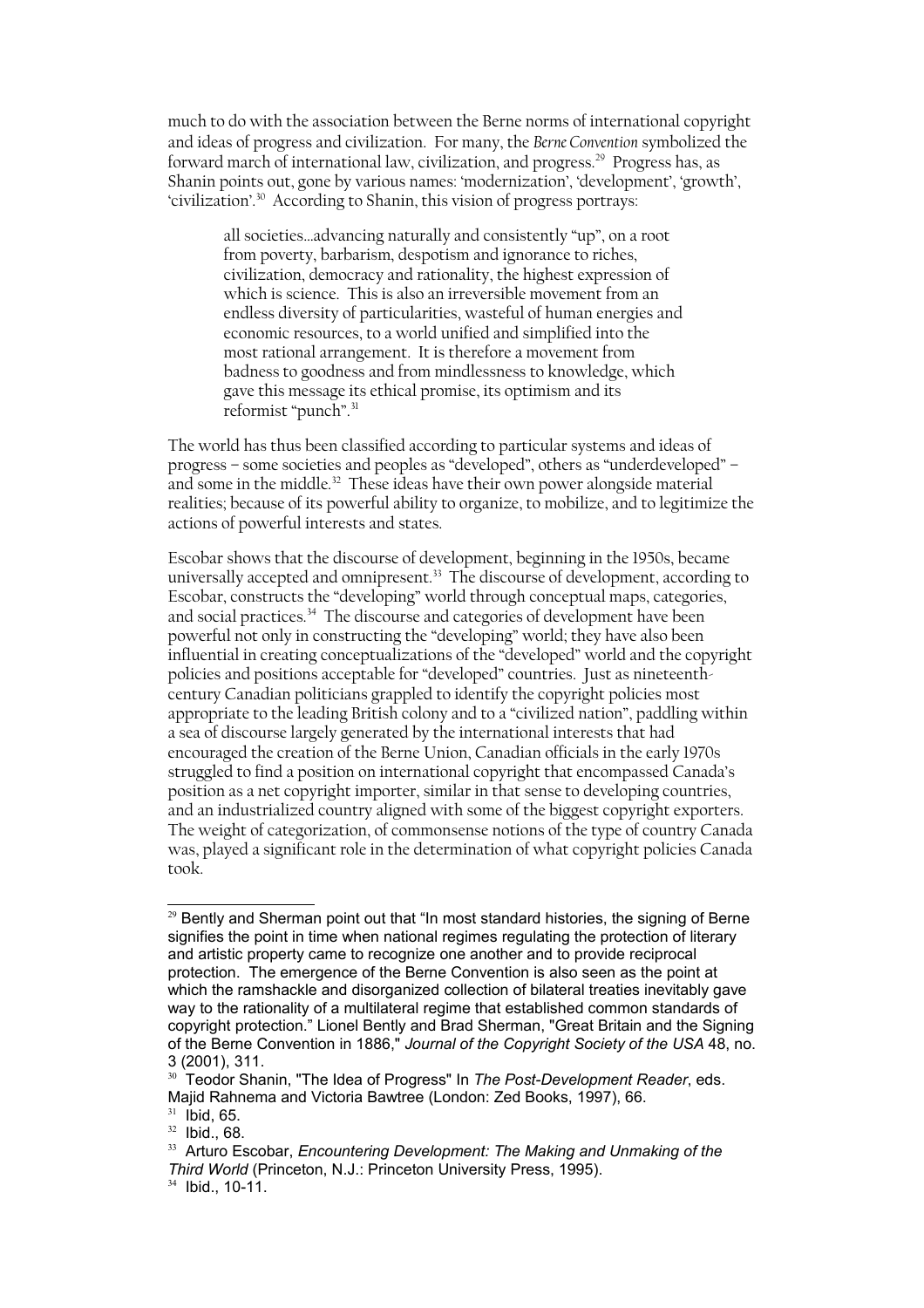The year 1967 marked a crisis in international copyright. Newly independent countries, beginning in the 1960s, raised important questions about whether the Berne system of international copyright was appropriate to developing countries who were importers, rather than exporters, of copyright materials and for whom international copyright created a net outflow of payments. They noted the lack of availability and high price of copyright materials, and wished to see a copyright system that would do more to solve these problems. They called for major changes to the *Berne Convention* that would allow for the compulsory licensing of works to make foreign works available at affordable prices in developing countries. This led to the failure of the 1967 revision of the *Berne Convention*, with both developing and developed countries unhappy with the compromise that was reached. [35](#page-7-0) This crisis in the Berne Union prompted fears that either the core countries or the developing countries might withdraw *en masse* from the Union.[36](#page-7-1)

Scepticism about the appropriateness of the *Berne Convention* to countries at various stages of development also appeared in Canada. Beginning in the 1950s, doubts were raised about whether Canada had been "well advised" in joining the *Berne Convention*. The 1957 Royal Commission on Patents, Copyright, Trade Marks and Industrial Designs took the view that the *Berne Convention* represented a European approach to copyright, granting high levels of copyright and placing the rights of authors in the forefront. The Commission suggested that a more American approach--with a utilitarian view of copyright that understood copyright as serving the public interest above the interests of authors--might be more suitable to Canada as a net copyright importer.

The Commission reported: "It may be that, in becoming a party to the Berlin Revision of the Berne Convention in 1923, Canada was not too well advised. Apart from Haiti and Brazil no nations in the Western Hemisphere are members of the Berne Union…"[37](#page-7-2)

In the 1960s, following the Royal Commission's report, Canada attended fewer meetings related to the Convention and its revisions, and refused to sign or implement the revision of 1967. Many countries refused to ratify that revision due to its controversial provisions for developing countries. Canada's refusal was for different reasons; Canada's prime objection was not with the provisions for developing countries; rather, Canada's Secretary of State for External Affairs questioned whether Canada's participation in the *Berne Convention*, and the high levels of copyright protection granted under the convention, was in the national interest:

Successive revisions of the Berne Convention have progressively extended the monopoly rights of copyright holders. The current revisions suggested for the [1967] Stockholm conference are intended to extend these rights still further. Unfortunately, this raises the question of the cost in relation to the value of present copyright legislation as a device for encouraging creativity in Canada before the Economic Council's report is available. An important consideration in the study of this matter is the fact that as much as 90% of the total cost (about \$8 million) of copyright to

<span id="page-7-0"></span><sup>35</sup> *Records of the Intellectual Property Conference of Stockholm June 11 to July 14, 1967*. Geneva: World Intellectual Property Organization, 1971. See also Sam Ricketson and Jane Ginsburg, *International Copyright and Neighbouring Rights: The Berne Convention and Beyond*, 2nd ed. (London: Oxford University Press, 2006) <sup>36</sup> Ibid., 914-915.

<span id="page-7-2"></span><span id="page-7-1"></span><sup>&</sup>lt;sup>37</sup> Canada. Royal Commission on Patents, Copyright, Trade Marks and Industrial Designs. *Report on Copyright.* (Ottawa: Supply and Services Canada, 1957): 18.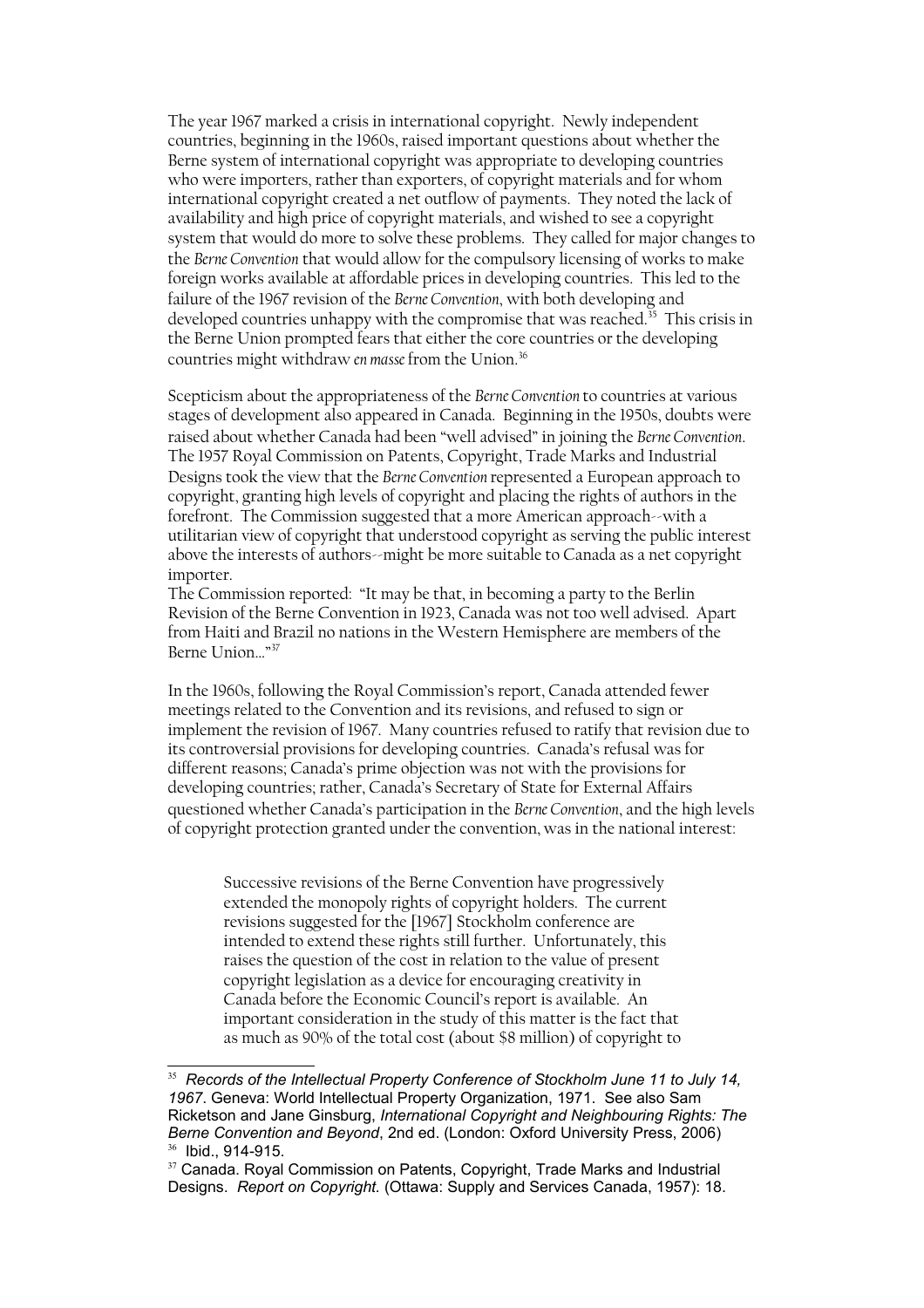the public in Canada is accounted for by the protection given foreign works. In turn, compensation to Canadian authors by way of payments from overseas to Canada is minimal. That raises the fundamental question of whether protection of the kind Canada is committed to by adhering to the Berne Union is in the national interest<sup>[38](#page-8-0)</sup>

The Secretary therefore recommended to Cabinet that Canada should refrain from supporting any proposed revision to the *Berne Convention* that would reduce the government's flexibility of action.[39](#page-8-1) Canada did not sign the revised *Berne Convention* of 1967.[40](#page-8-2)

At the same time, the crisis that resulted from the 1967 conference in Stockholm sparked a new resolve that Canada should become a more influential and active player within the Berne Union. Some Canadian government officials hoped that the discourse of development now being established within the Berne Union, having been absent when former colonies like Canada joined the Union, might be translated to apply to Canada.

A government committee, formed in 1969 to assist in the formulation of Canada's position in response to the crisis in international copyright, recommended an adaptation of the definition of 'developing country' such that Canada might benefit from concessions made to developing countries under the *Berne Convention*. [41](#page-8-3) The committee argued that, "Canada's position is somewhat analogous to that of developing countries when compared to countries with higher exports of copyright material."<sup>[42](#page-8-4)</sup> A Memorandum to Cabinet explained:

Although Canada is undoubtedly a "developing country" in so far as copyright is concerned (because of the large import imbalance of trade in copyrighted material), nevertheless it is not so considered by the two Conventions. A "developing country" under U.N. definition is considered a country which has an average per capita income per year of \$U.S. 300 or less. In my view [Minister of Consumer and Corporate Affairs, Stanley Basford], any country with a very large export-import imbalance in copyrighted materials should be entitled, like the developing countries, to maintain a somewhat lower level of international copyright protection.<sup>[43](#page-8-5)</sup>

The Memo to Cabinet recommended, "That the Canadian delegation suggest to the Joint Study Group that, in so far as international copyright is concerned, the definition of a "developing country" should not be based on per capita income, but on a substantial import imbalance of trade in copyrighted material."<sup>[44](#page-8-6)</sup>

<span id="page-8-0"></span><sup>&</sup>lt;sup>38</sup> Secretary of State for External Affairs. Letter to Secretary of State for Dominion Affairs, 16 February, 1928. In RG25 G-1 Vol. 1260 File 218 Part I. Library and Archives Canada.

<span id="page-8-1"></span><sup>39</sup> *Ibid*.

<span id="page-8-2"></span><sup>40</sup> *Records of the Intellectual Property Conference of Stockholm June 11 to July 14, 1967*. Geneva: World Intellectual Property Organization, 1971.

<span id="page-8-3"></span><sup>41</sup> See generally RG25 Vol. 10902 File 55-19-1-ICC Pt 1-1. Library and Archives Canada.

<span id="page-8-4"></span><sup>42</sup> Canadian Statement to the Joint Study Group. RG25 Vol. 10902 File 55-19-1-ICC Pt 1-1. Library and Archives Canada.

<span id="page-8-6"></span><span id="page-8-5"></span><sup>&</sup>lt;sup>43</sup> Memorandum to Cabinet re participation by Canada in a Joint Study Group Established by the Berne Union and the Universal Copyright Convention, September 1969. RG25 Vol. 10902 File 55-19-1-ICC Pt 1-1. Library and Archives Canada.  $44$  Ibid.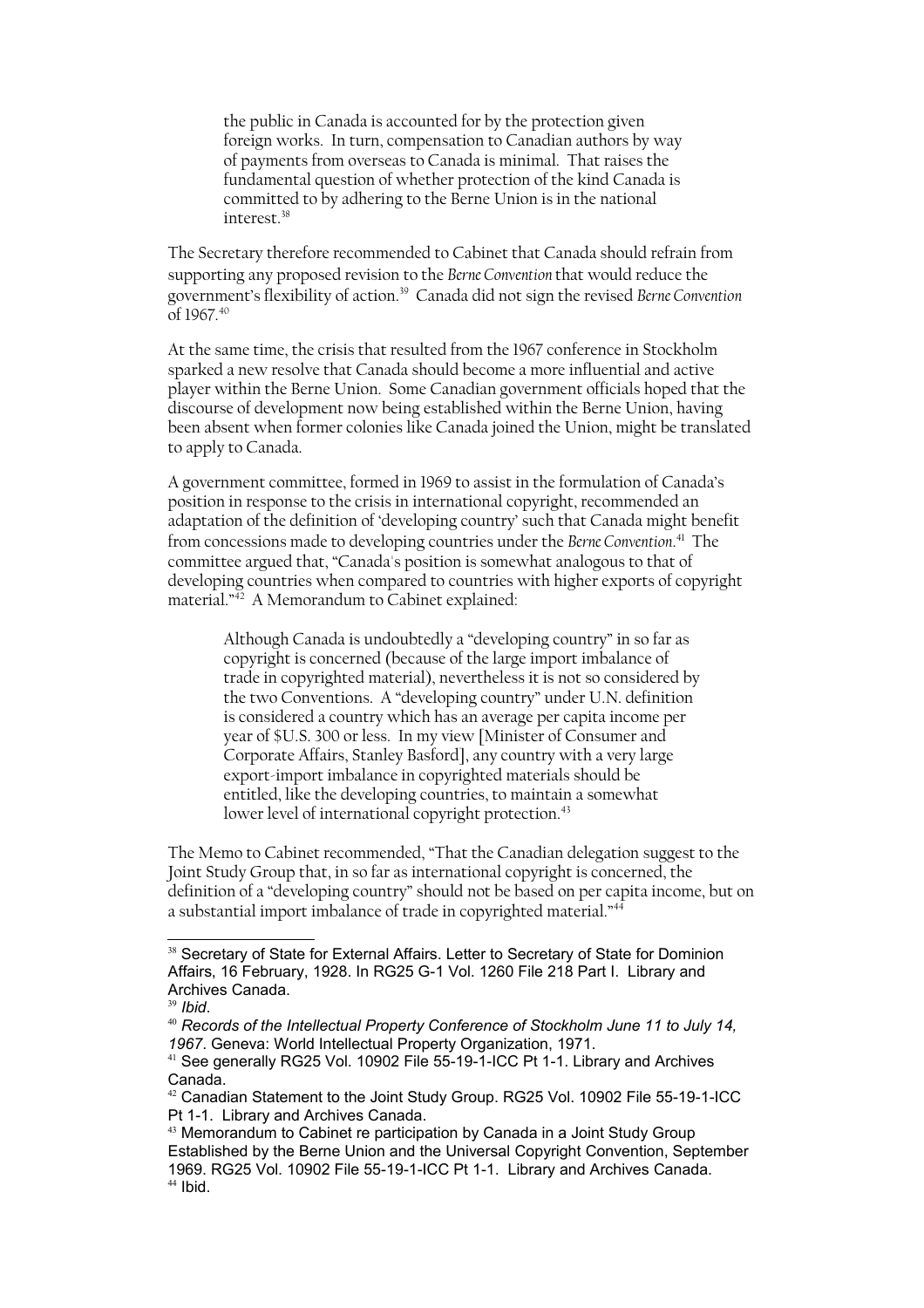The reformulation of the concept of "developing country" in such a way as to include Canada was absolutely radical. Such a precedent might have opened the door to a variety of definitions of developing countries based on the balance of trade in different areas, making possible a cascade of unexpected country coalitions and policy alignments unthinkable under the existing categorizations. It is unsurprising that an idea so radical and so different from the regimes of representation and the practices of categorization that were being inscribed in international institutions at the time did not go far; a note on file called this aspect of the committee's recommendation "utter nonsense":

Efforts to claim Canada is a "developing country"…are usually greeted with derision. We have the 3rd highest per capita income in the world and this is partly due to our importation of capital and know-how.[45](#page-9-0)

The idea that provisions for developing countries should apply to Canada conflicted with the established discourse that by now placed Canada as a middle power, associated with industrialized countries.

Canadian copyright policymakers in the late 1960s and early 1970s nevertheless felt that that international copyright, as implemented under the *Berne Convention*, primarily responded to the interests of the copyright-exporting nations. A 1977 report by Andrew A. Keyes and Claude Brunet in 1977 concluded that:

the fully developed nations, largely exporters of copyright material, have a stronger voice in international copyright conventions, and a tendency has existed over the past half century for developing countries, including Canada, to accept too readily proffered solutions in copyright matters that do not reflect their economic positions.<sup>[46](#page-9-1)</sup>

As a result of such perceptions, Canada attempted to form a coalition of 'intermediate' countries who were not officially "developing" countries, but who were net copyright importers. Canadian government officials envisioned that Canada might "for the first time… play a leading role in shaping the course of international copyright by fostering and leading a block of countries with interests similar to Canada." Officials felt that this coalition "could conceivably control a certain balance of power, given active participation."[47](#page-9-2) Canada hoped, through this vehicle, to press for major structural change to the international copyright system that would allow different countries--including net-copyright importers like Canada--to adhere to different levels of copyright protection, according to domestic circumstances.[48](#page-9-3) However, this initiative to redraw the political map of international

<span id="page-9-2"></span><span id="page-9-1"></span><sup>46</sup> Andrew A Keyes and Claude Brunet. *Copyright in Canada: Proposals for a Revision of the Law*. Ottawa: Consumer and Corporate Affairs Canada, 1977: 234. <sup>47</sup> Canadian Delegation to Meetings of the Intergovernmental Copyright Committee of the Universal Copyright Convention and the Permanent Committee of the Berne Union.*Report of the Canadian delegation: Meetings of the Intergovernmental Copyright Committee of the Universal Copyright Convention and the Permanent Committee of the Berne Union, Paris, December 15-19, 1969*. Ottawa, Library and Archives Canada, RG19 Vol. 5168 File 8510-6785-3 pt 4.

<span id="page-9-3"></span><sup>48</sup> Canadian Delegation to the Extraordinary Joint Session of the Permanent Committee of the Berne Union and the Inter-Governmental Committee of the Universal Copyright Convention. *Report of the Canadian delegation on the extraordinary joint session of the Permanent Committee of the Berne Union and the*

<span id="page-9-0"></span> $45$  Ibid.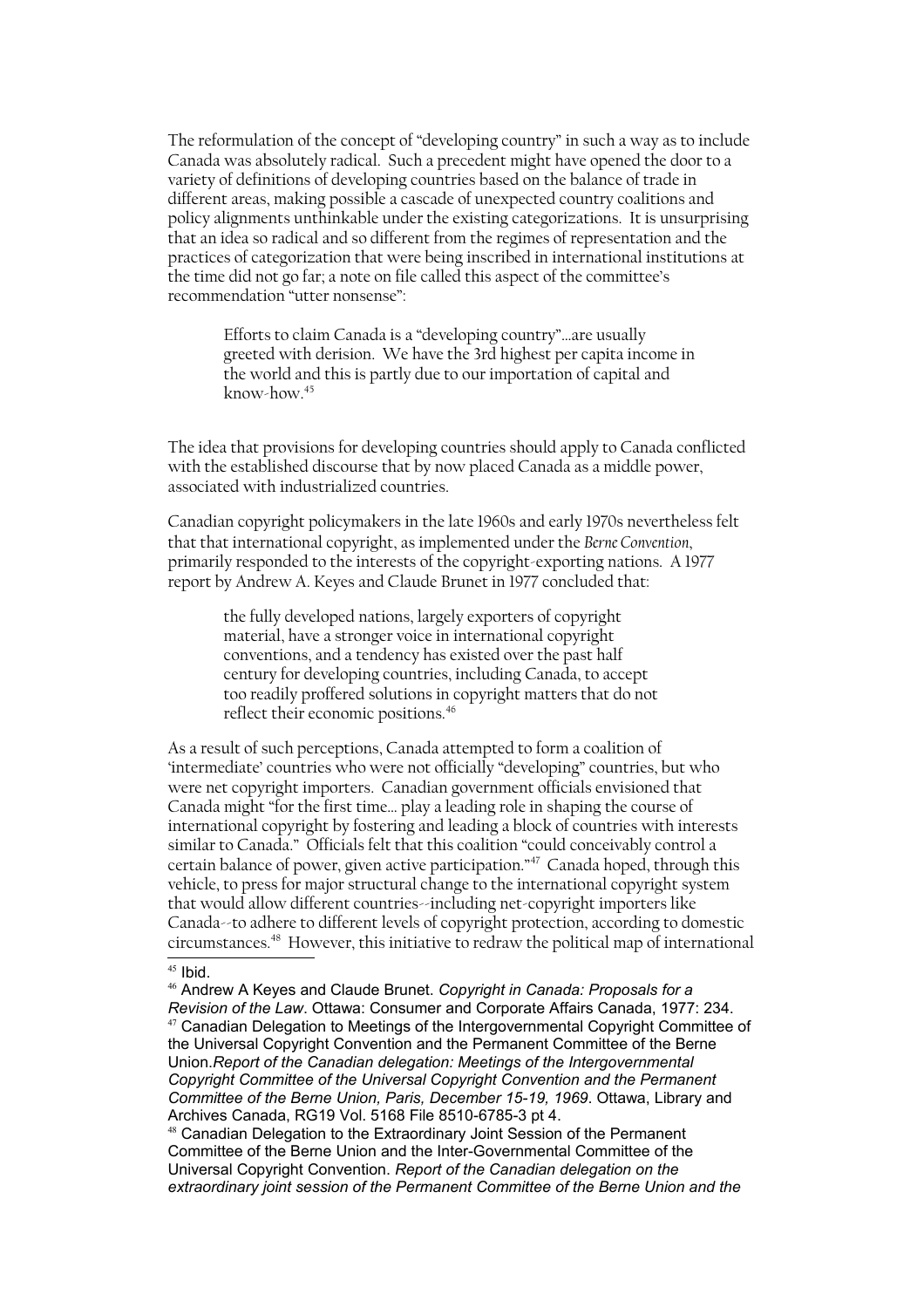copyright failed due to Canada's inability to attract sufficient support, and due to fears that such a stance would affect Canada's relations with countries like the United States, the United Kingdom and France.<sup>[49](#page-10-0)</sup>

In an effort to resolve the crisis of 1967, simultaneous diplomatic conferences were held in 1971 to come to a more workable compromise and to revise both the *Berne Convention* and the *Universal Copyright Convention* in a way that would unify, and prevent the breakup, of the international copyright system. [50](#page-10-1) Its radical initiatives having failed, Canada supported the revision process and aligned itself generally with the major powers. Adopting a middle power image, Canada portrayed itself at the 1971 diplomatic conference to revise the *Universal Copyright Convention* not as a developing country, but as "both developed and developing", an intermediary that understood the needs of both developing and "developed" countries:

The delegate of Canada emphasized the great interest of his government in the problems of international copyright and the work of the Conference. This special interest arises from a combination of factors, including the existence within Canada of dual languages and cultures, and the problems of reconciling copyright protection and technological innovations in a country of immense size.<sup>[51](#page-10-2)</sup>

Canada portrayed itself as a middle power leader: a country in a unique situation that allowed it to understand the positions of all sides:

Finally, Canada thought, in cultural matters, that it was half-way between industrialized and developing countries, which enabled it to understand the problems of both and to foresee perhaps the possibility of reconciling the interests at stake  $52$ 

Canada, however, did not sign the 1971 revision, and a rhetorical hint of Canada's rethinking of the map of international copyright remained; the Canadian delegation declared, "We are all developing countries."<sup>[53](#page-10-4)</sup>

The 1971 conferences resulted in revised texts of the *Berne Convention* and the *Universal Copyright Convention* that were widely accepted. At the same time, the crisis of 1967 had shown that copyright revision would no longer be easy. Following the 1971 agreement, no further major revisions have been attempted. The 1971 text of the *Berne Convention* is still in force today, and formal country groupings, established under the UN system, have solidified political alignments on international copyright. Under

*Inter-Governmental Committee of the Universal Copyright Convention, Paris, February 3 to 7, 1969.* RG25 Vol. 10902 File 55-19-1-ICC Pt 1-1.

<span id="page-10-0"></span><sup>49</sup> *Ibid*. and Canadian Delegation to the Washington Meeting, *Memorandum to the Minister: Report of the Canadian delegation at the Washington meeting, September 29-October 3/1969*, 10 October 1969: 2 and 4. Ottawa, Library and Archives Canada, RG19 Vol. 5574 File 8510-C785-1 Part 2.

<span id="page-10-1"></span><sup>50</sup> *Records of the Conference for Revision of the Universal Copyright Convention, Unesco House, Paris, 5 to 24 July 1971*. Paris: Unesco, 1973; *Records of the Diplomatic Conference for the Revision of the Berne Convention (Paris, July 5 to 24, 1971)*. Geneva: World Intellectual Property Organization, 1974.

<span id="page-10-2"></span><sup>51</sup> *Records of the Conference for Revision of the Universal Copyright Convention*, Unesco House, Paris, 5 to 24 July 1971, 62.

<span id="page-10-3"></span> $52$  Ibid., 105.

<span id="page-10-4"></span><sup>53</sup> Canadian delegate to the Conference for Revision of the *Universal Copyright Convention,* Paris, July 1971.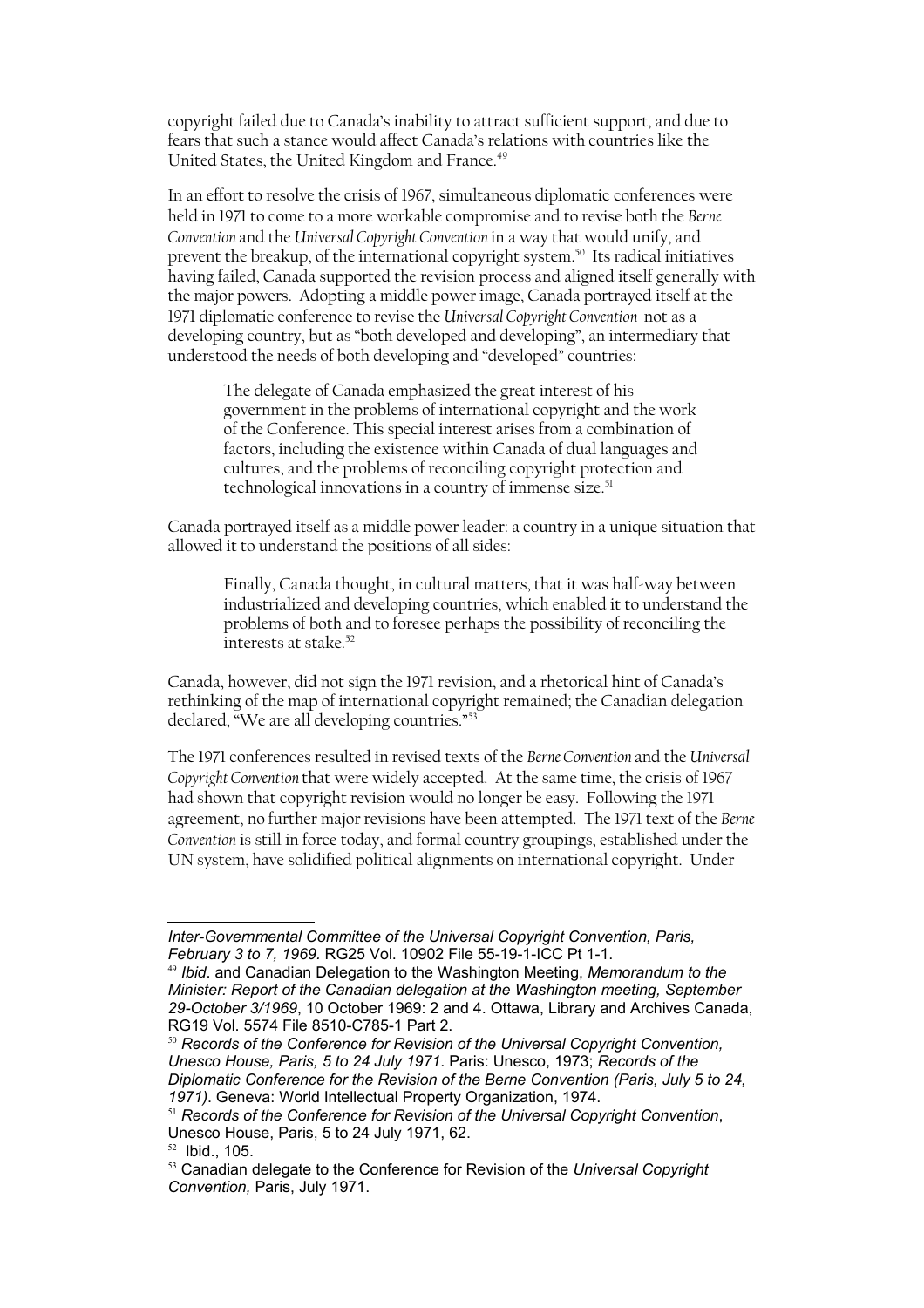this system, Canada is aligned as a part of Group B, the group of the most powerful countries.[54](#page-11-0)

## III

## **What contribution do middle powers make to the international copyright system today?**

Mark Neufeld argues, drawing on Gramsci's concept of hegemony, that the middle power language that portrays Canada as an honest broker is used by dominant groups to advance and legitimise Canadian foreign policy and the existing international order. However, he also argues that the language of middlepowermanship has come to be used by dissident groups who, beginning in the late sixties and early seventies, recast the idea of a "middle power" "to signify the influence enjoyed by a country like Canada, and the potential such influence offers to effect radical progressive change in terms of disarmament, economic development and wealth re-distribution, environmental policy and democratization of the foreign policy-making process."[55](#page-11-1)

Countries like Brazil, Argentina, and India are still pushing for changes in the international copyright system, and some would argue that Canada should play a part in advocating for progressive change. A 2004 proposal to WIPO's General Assembly from a group of developing nations (*Proposal By Argentina And Brazil for the Establishment of a Development Agenda For WIPO*) raised issue with both the basic assumption that intellectual property protection contributes positively to international development, and WIPO's core mandate, which is "to promote the protection of intellectual property throughout the world through cooperation among States<sup>"[56](#page-11-2)</sup>

This proposal sparked a series of high-profile international meetings at WIPO in which WIPO's mandate, impartiality, transparency, and core activities, as well as intellectual property's contribution to international development, were broadly questioned. The meetings resulted in an agenda, approved by all member states, intended to make WIPO more transparent and responsive to the needs of developing countries. However, some of the original key proposals made by developing countries, such as a treaty on access to knowledge and an organizational restructuring at WIPO, were not included in the final agenda.

In the discussions, Canada was aligned with the Group B of industrialized countries that opposed such radical proposals. $57$  Similarly, in discussions surrounding a World Blind Union proposal for a narrower treaty aimed at rectifying current shortages of accessible works for the visually impaired, Canada has been aligned with the major powers who have been hesitant to commit to a treaty, preferring other non-binding

<span id="page-11-0"></span><sup>54</sup> Karl P. Sauvant. *The Group of 77: Evolution, Structure, Organization*. (New York: Oceana Publications, 1981).

<span id="page-11-1"></span><sup>&</sup>lt;sup>55</sup> Mark Neufeld, "Hegemony and Foreign Policy Analysis: The Case of Canada as Middle Power" In *Readings in Canadian Foreign Policy: Classic Debates and New Ideas*, eds. Duane Bratt and Christopher J. Kukucha (New York: Oxford University Press, 2006), 94-107.

<span id="page-11-2"></span><sup>56</sup> World Intellectual Property Organization. *Convention Establishing the World Intellectual Property Organization, signed at Stockholm on July 14, 1967 and as amended on September 28, 1979.*

<span id="page-11-3"></span><sup>57</sup> Sara Bannerman, "The Development Agenda at WIPO: Where is Canada?" Chapter 10 in *Innovation, Science and Environment: Canadian Policies and Performance 2008-2009*. Edited by Glen Toner. (Montreal: Published for the School of Public Policy and Administration, Carleton University by McGill-Queen's University Press, 2008).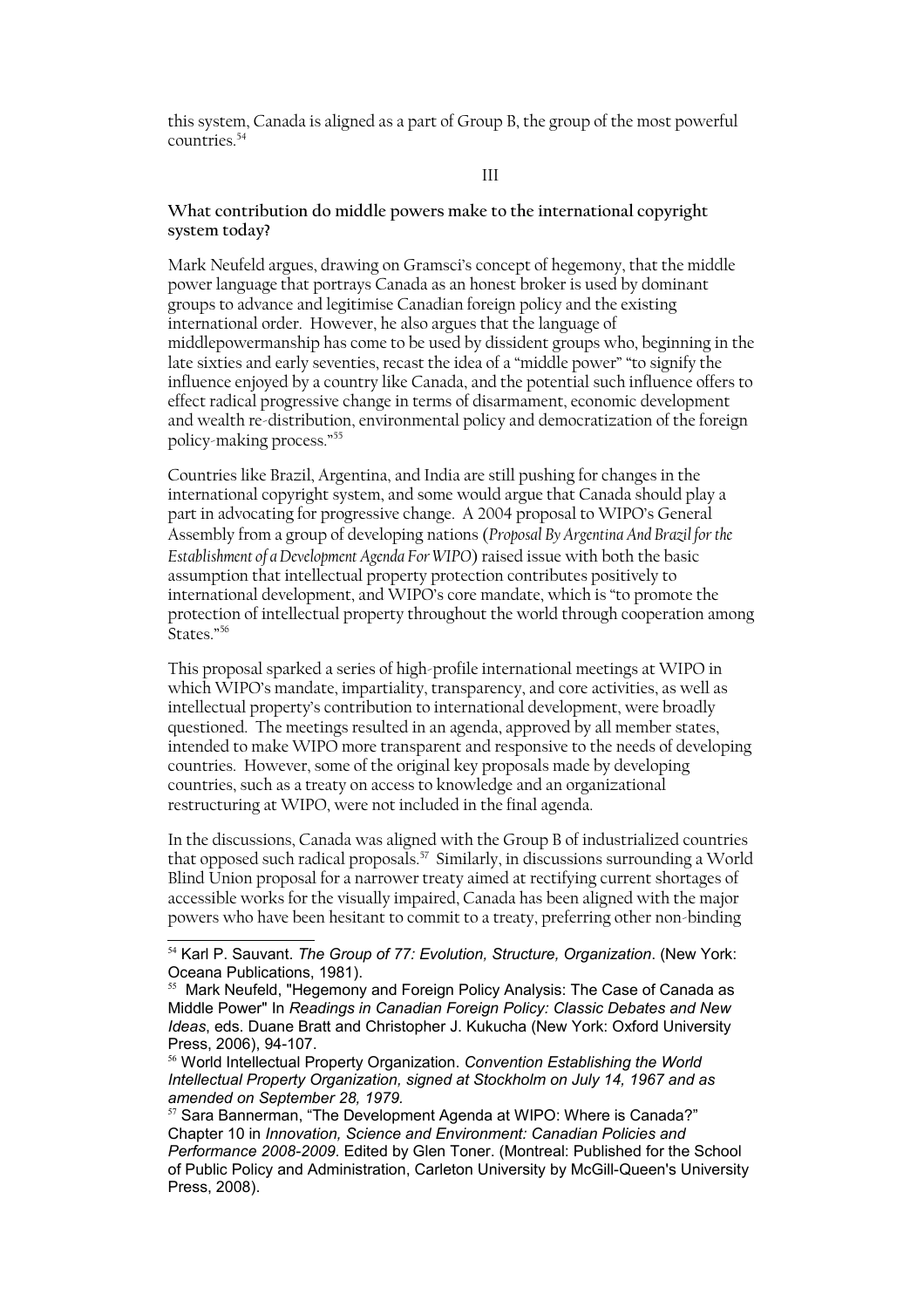approaches.[58](#page-12-0) Canada's emphasis during the discussions has been on the importance of maintaining flexibility within any international instrument (whether binding or non-binding) for a variety of domestic approaches to ensuring access.<sup>[59](#page-12-1)</sup>

Since the 1970s Canada has been aligned with the major powers. In 1984 the Department of Consumer and Corporate Affairs and the Department of Communications jointly prepared the paper *From Gutenberg to Telidon: A White Paper on Copyright*, issued as part of a public consultation on copyright reform, and set down the path that Canada would follow:

Since Canadian creators receive national treatment protection in [countries that are Canada's major trading partners and who belong to one or both of the major copyright conventions], they benefit from Canada's participation in these conventions. The government intends that Canada's international obligations be met in the spirit as well as in the letter of the law.<sup>[60](#page-12-2)</sup>

This philosophy has generally guided Canadian participation in international copyright agreements since 1984. As in 1928, when Canadian delegates were instructed to support any proposals that seemed likely to meet general approval of the governments represented, "particularly those of the leading countries, such as Great Britain, Italy and France<sup>"[61](#page-12-3)</sup>, Canada today adopts the view that it must align on important issues with its largest trading partners.

Canada is now, more than ever before, an active participant in the coalition of most powerful copyright exporters on matters of international copyright. Objections to and scepticism surrounding the appropriateness of Canada's participation in the *Berne Convention* have been replaced with this Canadian version of a trade-based approach to international copyright. Support for counter-hegemonic projects has been held at bay by a vision of a Canada associated with the major powers.

Change in international copyright is not impossible. Other countries like India, South Africa, Brazil and Argentina have been successfully enrolled by domestic and transnational interests to advocate change within the international copyright system; room for exceptions, such as the 1971 Appendix to the *Berne Convention*, which, though labelled "unworkable", has been achieved; and copyright treaties that would advocate greater access to knowledge are even now being considered.

[http://www.wipo.int/meetings/en/details.jsp?meeting\\_id=20200](http://www.wipo.int/meetings/en/details.jsp?meeting_id=20200); Catherine Saez. "High expectations this week for progress on exceptions and limitations at WIPO," in Intellectual Property Watch, 22 June 2010, [http://www.ip-](http://www.ip-watch.org/weblog/2010/06/22/high-expectations-this-week-for-progress-on-exceptions-and-limitations-at-wipo/)

<span id="page-12-3"></span><span id="page-12-2"></span><span id="page-12-1"></span><sup>59</sup> Douglas George, *Presentation by Mr. Douglas George*, 13 July 2009, [http://www.wipo.int/meetings/en/2009/vip\\_ge/presentations/george\\_douglas.html.](http://www.wipo.int/meetings/en/2009/vip_ge/presentations/george_douglas.html) <sup>60</sup> Canada, Department of Communications and Department of Consumer and Corporate Affairs, *From Gutenberg to Telidon: A White Paper on Copyright: Proposals for the Revision of the Canadian Copyright Act* (Ottawa: Department of Consumer and Corporate Affairs and Department of Communications, 1984): 4. <sup>61</sup> Fernand Rinfret. *Instructions to the Canadian Delegates to the Rome Conference on Copyright*. 25 April 1928. RG25 Vol. 1490 File 1827-278 Part I.

<span id="page-12-0"></span><sup>58</sup> World Intellectual Property Organization, Meeting documents: Standing Committee on Copyright and Related Rights: twentieth session, June 2010,

[watch.org/weblog/2010/06/22/high-expectations-this-week-for-progress-on-exceptions-and](http://www.ip-watch.org/weblog/2010/06/22/high-expectations-this-week-for-progress-on-exceptions-and-limitations-at-wipo/)[limitations-at-wipo/](http://www.ip-watch.org/weblog/2010/06/22/high-expectations-this-week-for-progress-on-exceptions-and-limitations-at-wipo/); Catherine Saez, "No decision on WIPO treaty for blind persons misses 'golden opportunity'," in Intellectual Property Watch, 30 June 2010, [http://www.ip-watch.org/weblog/2010/06/26/no-decision-on-wipo-treaty-for-blind-misses-](http://www.ip-watch.org/weblog/2010/06/26/no-decision-on-wipo-treaty-for-blind-misses-%E2%80%98golden-opportunity%E2%80%99/) [%E2%80%98golden-opportunity%E2%80%99/](http://www.ip-watch.org/weblog/2010/06/26/no-decision-on-wipo-treaty-for-blind-misses-%E2%80%98golden-opportunity%E2%80%99/)